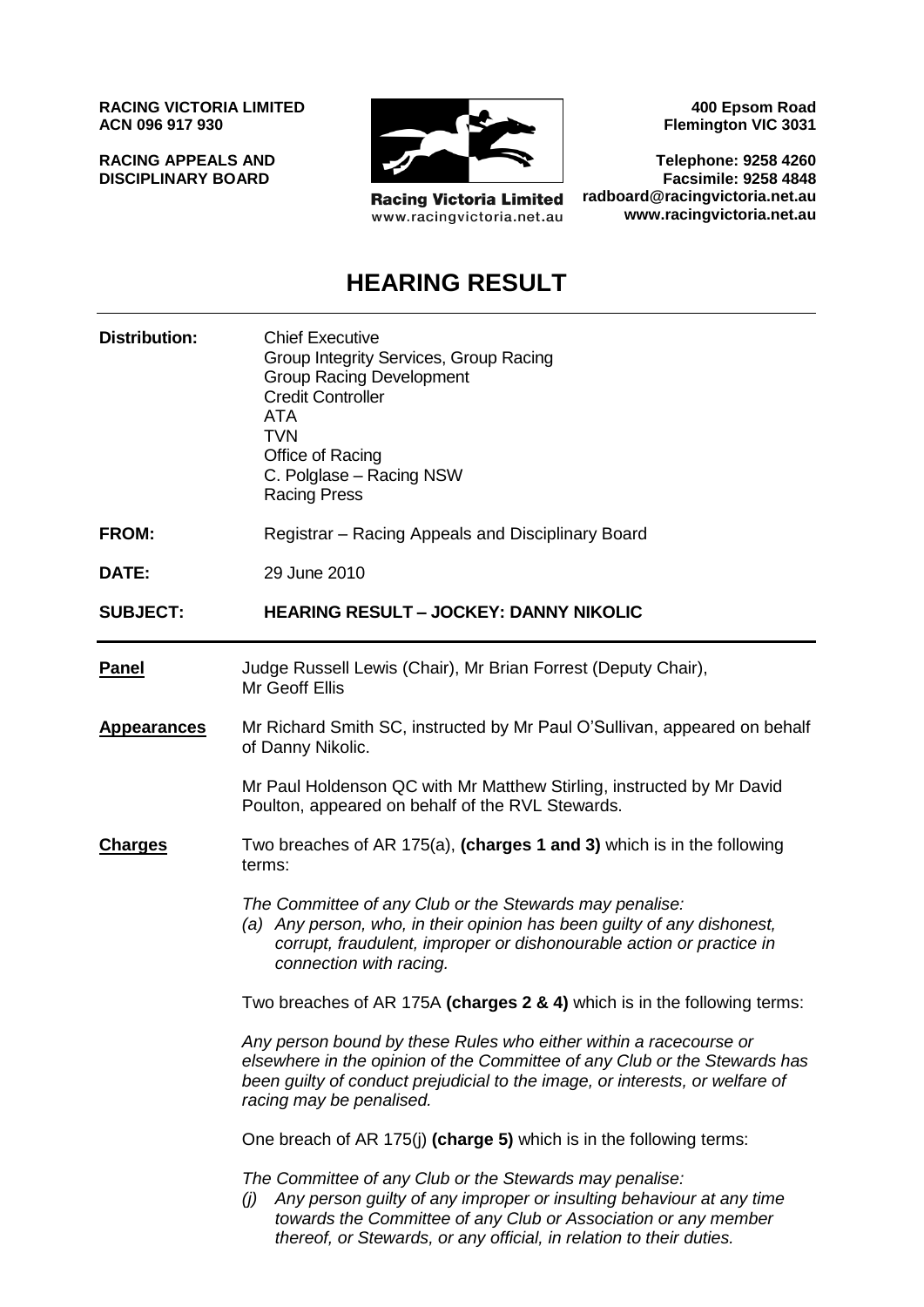#### **Charges (cont)** Four breaches of AR 91 (**charges 6 – 9 inclusive**) which is in the following terms:

*Any rider who has a riding engagement at any race meeting shall be present in the jockeys room no later than 45 minutes before the advertised starting time for the first race in which he has a riding engagement and, unless otherwise permitted by the Stewards, shall thereafter remain in the jockeys room until he has completed his riding engagement, when he shall seek the permission of the Stewards to leave the jockeys room.*

**Plea** Charges 1 – 4 inclusive: Not Guilty. Charges 5 – 9 inclusive: Guilty.

**Decision** In relation to charges 1 – 4 inclusive the Board does not find the charges proved and therefore dismisses the charges.

> In relation to charge 5 the Board fines Mr Nikolic the amount of \$2,000. In relation to charges 6 – 9 inclusive the Board fines Mr Nikolic \$250 for each charge. A total of \$3,000 due on or before 14 July 2010.

**Georgie Curtis Registrar - Racing Appeals and Disciplinary Board**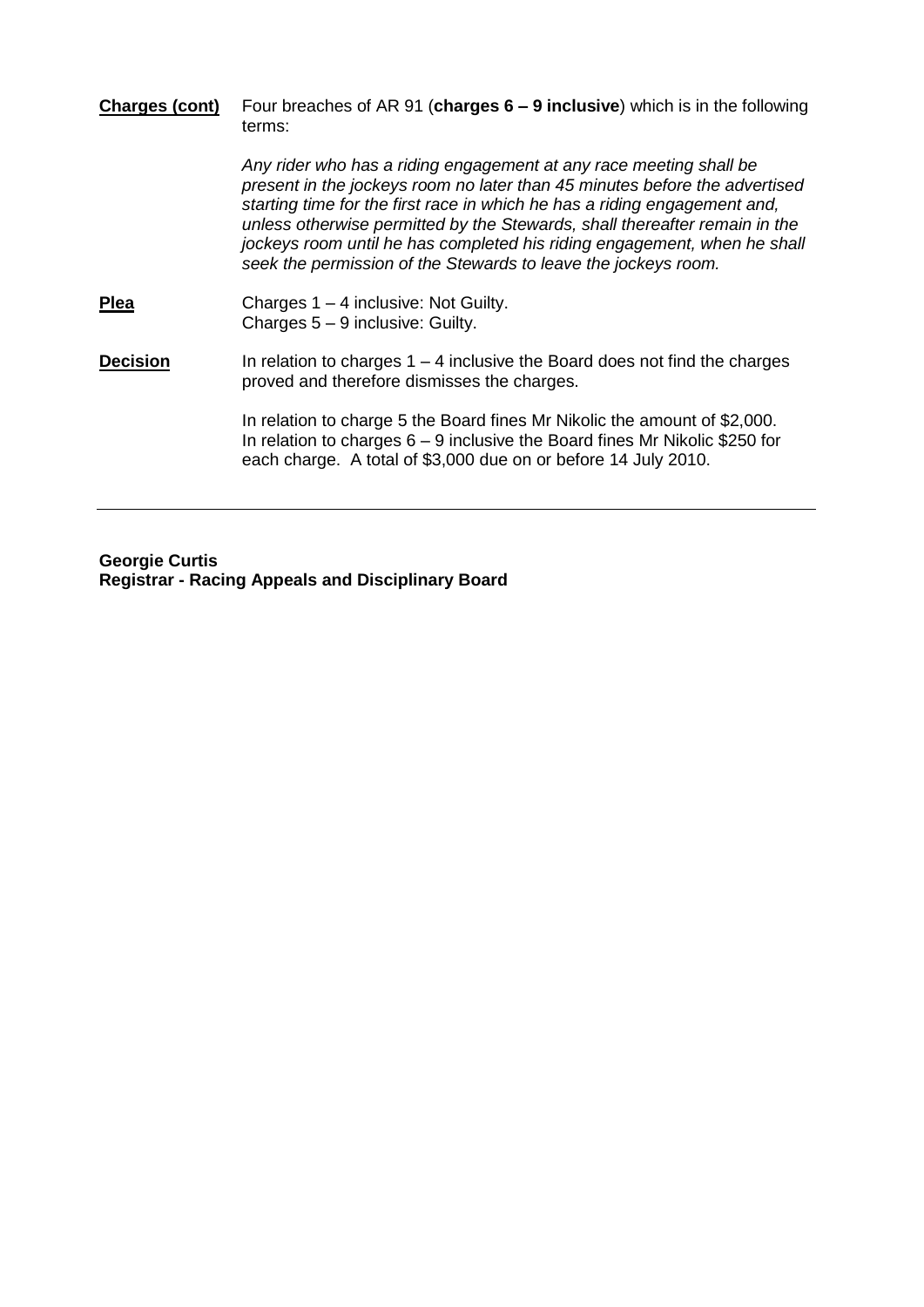# **RACING APPEALS AND DISCIPLINARY BOARD (Original Jurisdiction)**

# *Reasons for Decision in the matter of jockey Mr Danny Nikolic as heard on Monday, 21 June to Wednesday, 23 June 2010*

| Judge R Lewis | Chair        |
|---------------|--------------|
| Mr B Forrest  | Deputy Chair |
| Mr G Ellis    | Member       |

Danny Nikolic, you have pleaded not quilty to:

2 charges (charges 1 and 3) laid under AR 175(a)

2 charges (charges 2 and 4) laid under AR 175A

The onus of proving charges 1-4 inclusive rests on the Stewards represented by Mr Paul Holdenson QC with Mr Matthew Stirling.

Danny Nikolic is represented by Mr Richard Smith SC.

Charges 1-4 inclusive are serious. Accordingly, the standard of proof is that referred to in the well known High Court case of *Briginshaw v Briginshaw* (1938) 60 CLR 336.

The standard is on the balance of probabilities. However, the Board must have a reasonable degree of satisfaction – i.e. be comfortably satisfied – that the charge has been proved.

It is not a matter of mechanical comparison between competing views.

Matters which the Board must take into consideration include the seriousness of the allegations and the gravity of the consequences flowing from a particular finding.

The matters alleged by the Stewards are common to charges 1-4 inclusive save that in relation to charges 1 and 2 it is alleged that as a consequence of the communications it was Clements who placed lay bets on the Betfair betting exchange and in relation to charges 3 and 4 it is alleged that as a consequence of the communications it was McFarland and Alaimo who placed lay bets on the Betfair betting exchange.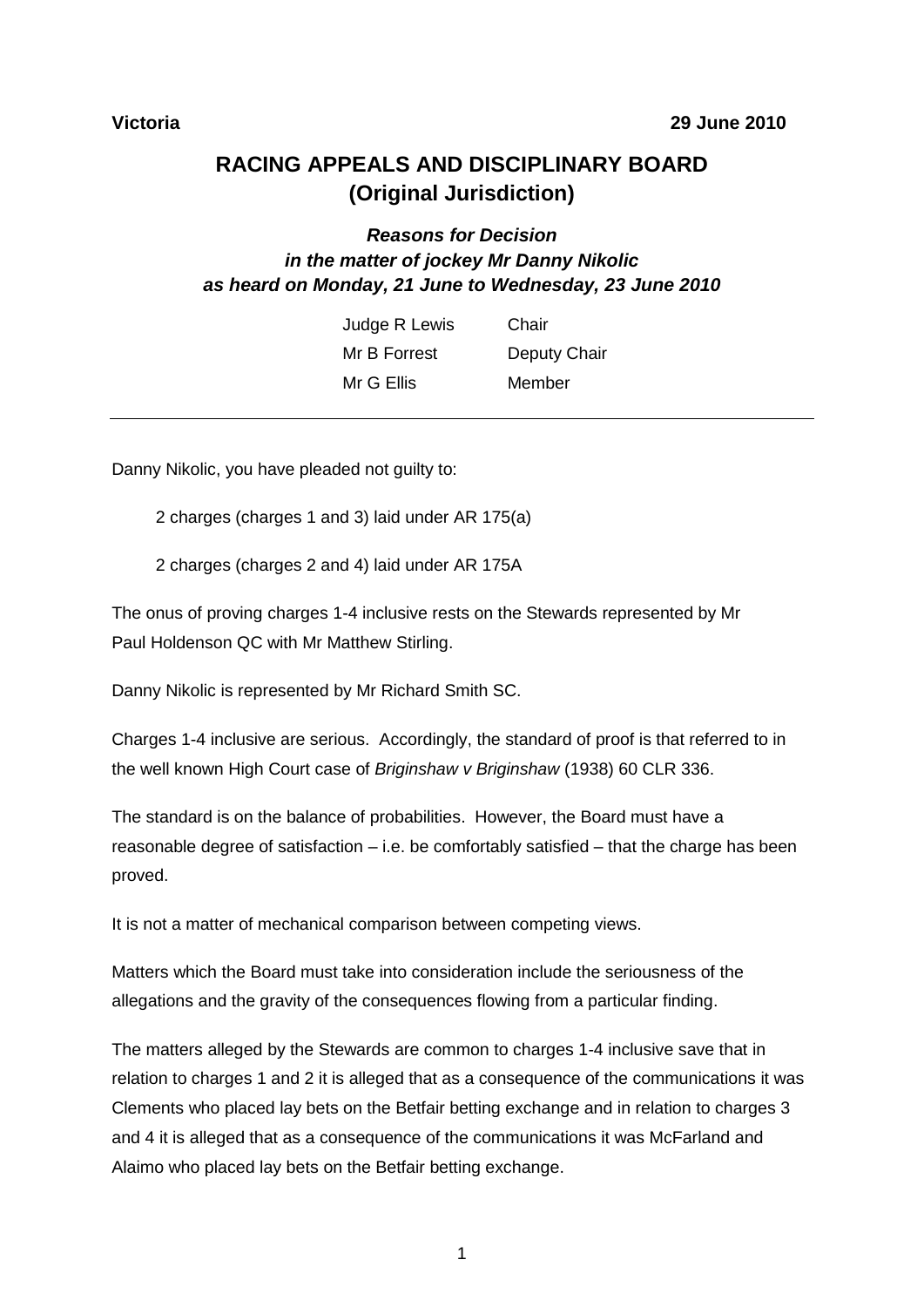### **The Stewards Case is Circumstantial**

The Stewards allege that in the course of his communication with those identified as his associates or some of them, whom he knew or ought to have known made lay bets on the Betfair exchange, Nikolic informed them either directly or indirectly of what he thought of the chances of his mounts.

They further allege that the lay bets made by the associates, having regard to their unusual size and the temporal connection between the lay bets and the communications inevitably leads to the conclusion by way of inference that Nikolic did pass on information of such a kind that the associates confidently laid his mounts.

In the circumstances as described the Stewards allege that Nikolic's conduct was improper under AR 175(a) alternatively was conduct prejudicial to the image or interests or welfare of racing under AR 175A.

### **The Defence Case**

Nikolic denies the Stewards' allegations and in particular denies that during the communications he discussed the chances of his mounts identified by the Stewards and further denies any knowledge, actual or imputed, of the associates having Betfair accounts or that they were likely to lay bets on his mounts.

Amongst other things, Counsel for Nikolic points out that the evidence discloses that for a long time prior to October 2009, Nikolic frequently, sometimes several times daily, communicated with his brother John and with his close friend John O'Neil who did not have a Betfair account. In addition Nikolic often communicated with Clements. Nikolic had known Clements for many years and after Nikolic returned to Victoria in 2009, he utilised the services of Clements and others as form analysts.

Further there was no evidence of any communication from which it could be said that Nikolic indicated or suggested that he would ride his mount to lose. There was no evidence that Nikolic rode his mounts other than in compliance with the Rules.

Since this is a circumstantial case, the Board, before it may convict, must be comfortably satisfied that the inference relied upon by the Stewards should be drawn. This exercise requires an examination of the relevant facts and circumstances in deciding whether the requisite standard of proof has been met.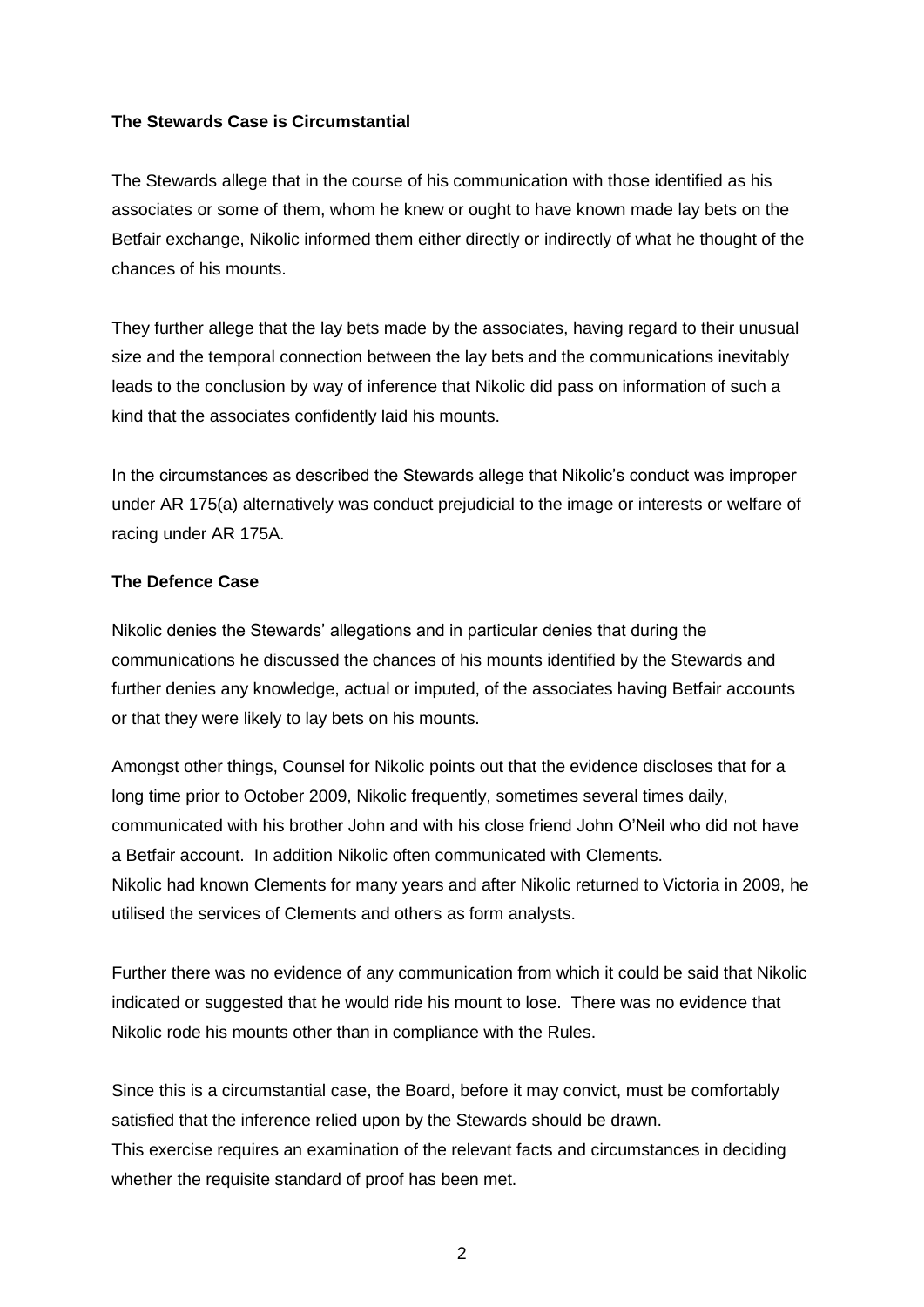#### **The facts and circumstances are as follows:**

Nikolic is a licensed jockey. In January 2010 Stewards began an investigation into the rides of Nikolic on *Finishing Card* at Mornington on 8 January 2010 and betting surrounding the race on Betfair. The investigation was later expanded to include Nikolic's mounts between 10 October 2009 and 13 February 2010 and the betting activities on his mount by Neville Clements, Alessandro Alaimo and Kevin McFarland on Betfair.

Clements, a professional punter and former bookmaker is a friend of Nikolic and the Nikolic family. John O'Neill, a racehorse owner and punter is a close friend of Clements and Nikolic. John Nikolic Senior (Nikolic's rider agent) and John Nikolic Junior, until March 2010 a licensed trainer in Queensland and Nikolic have close family ties. Nikolic is in constant telephone contact with his brother John Nikolic Junior.

Alaimo, a resident of Queensland is a long standing friend of John Nikolic Senior and John Nikolic Junior and an acquaintance of Nikolic. McFarland, also a resident of Queensland is not known to Nikolic but is an associate of Alaimo.

Since returning from riding in Mauritius in mid 2009 and through to February 2010, Nikolic has been in regular contact with Clements using Clements and from time to time other persons as a form analyst. It is common practice of senior riders to use the services of form analysts. Apparently some jockeys pay for the service. Nikolic did not.

Stewards initially investigated twenty one of Nikolic's rides and in eleven of those rides identified questionable components. The eleven rides were:

*Hot Danish* – 3 October 2009 – Flemington *Farasi* – 15 October 2009 – Cranbourne *Midnight Wine* – 13 November 2009 – Moonee Valley *Rachine* – 13 November 2009 – Moonee Valley *Moorunda Lass* – 20 November 2009 – Moonee Valley *Buddy Amazing* – 18 December 2009 – Moonee Valley *Imprudence* – 22 December 2009 – Seymour *Finishing Card* – 8 January 2010 – Mornington *Ruby Slippers* – 13 January 2010 – Sandown *Summarise* – 24 January 2010 – Ballarat *Retrieve* – 11 February 2010 – Ballarat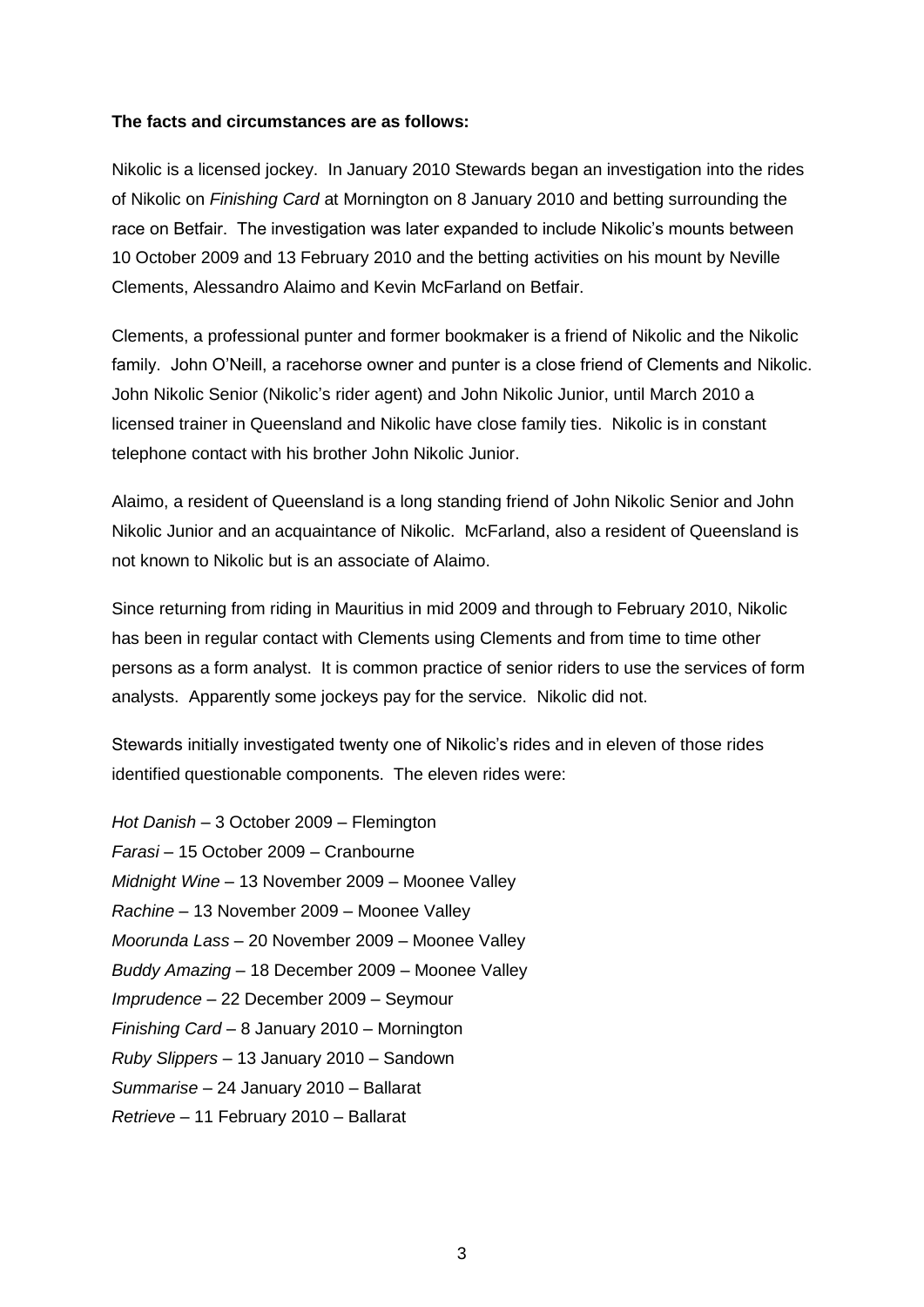Betfair betting records revealed lay bets on these horses as follows:

| Α. | <b>Clements</b>       | <b>Risk</b> | <b>Profit</b>                |
|----|-----------------------|-------------|------------------------------|
|    | <b>Hot Danish</b>     | \$10,876    | \$6,373                      |
|    | Farasi                | \$1,323     | \$700                        |
|    | Midnight Wine         | \$20,152    | \$7,822                      |
|    | Rachine               | \$6,316     | $(\$6,316)$ - finished $2nd$ |
|    | Moorunda Lass         | \$1,383     | \$276                        |
|    | <b>Buddy Amazing</b>  | \$17,691    | \$1,592                      |
|    |                       | \$9,721     | \$3,660                      |
|    | <b>Ruby Slippers</b>  | \$26,965    | \$7,304                      |
|    | Retrieve              | \$4,058     | \$391                        |
| В. | <b>Alaimo</b>         | <b>Risk</b> | <b>Profit</b>                |
|    | Imprudence            | \$2,838     | \$169                        |
|    | Summarise             | \$6,112     | \$583                        |
| С. | <b>McFarland</b>      | <b>Risk</b> | <b>Profit</b>                |
|    | <b>Finishing Card</b> | \$15,717    | \$11,969                     |
|    | Summarise             | \$3,537     | \$324                        |
|    |                       |             |                              |

Betfair records also revealed that during the period 10 October 2009 to 13 February 2010 Clements lost on three other lay bets on Nikolic mounts in addition to Rachine referred to above. These were *Midnight Wine* (\$870), *No Jurisdiction* (\$2,312) and *Tennessee Charm* (\$460).

In his evidence to the Stewards Nikolic stated he did not discuss with Clements the chances of his mounts. In evidence to the Board, he acknowledged discussing the chances of two of his mounts, not the subject of the Stewards investigations, which the Board notes Clements referred to, when interviewed by Stewards.

In further evidence to the Board Nikolic said that in discussions with Clements they would usually talk about the form, race tempo, barriers, racing patterns of other horses and the main dangers, in essence Clements' analysis of the race. He denied saying anything to Clements about the chances of the eleven horses referred to above.

The Stewards have not charged Nikolic with any breach of riding Rules arising out of his mounts and do not intend doing so.

RVL Stewards, in conjunction with Queensland Stewards also investigated the betting on *Baby Boom* at the Sunshine Coast on 3 January 2010. That day the mare *Baby Boom* an odds on favourite (SP \$1.30) was unplaced. John Nikolic Junior owned and trained her which he had bought on the recommendation of Nikolic who had ridden *Baby Boom* in Sydney. John Keating was the rider in the race on 3 January 2010. Betfair records show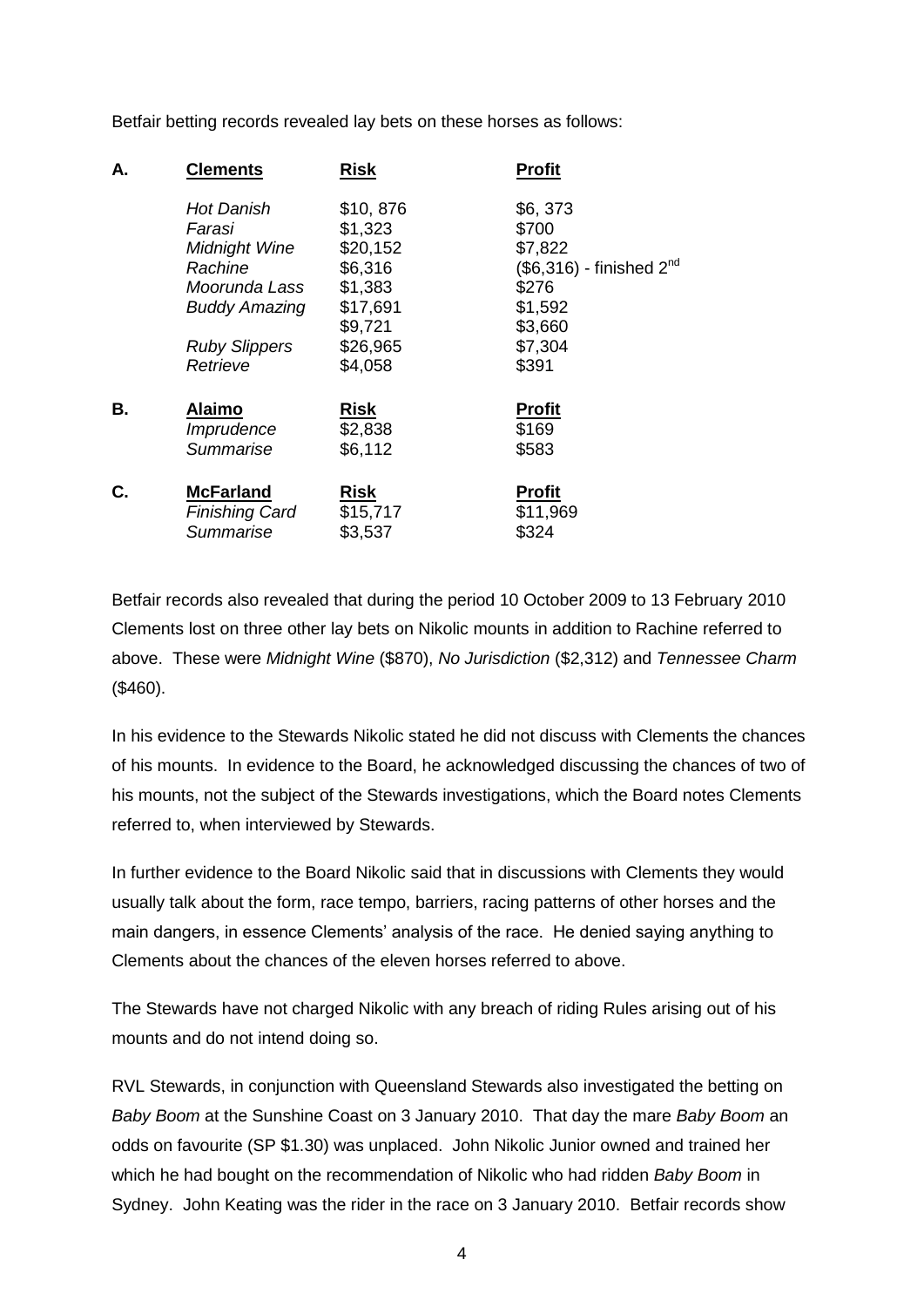Clements laid *Baby Boom* at \$1.80 to \$1.89 risking \$56,400 and winning \$45,424 on his outlay.

Nikolic and his brother John spoke to each other on race morning and post race. Both denied to Stewards speaking to Clements beforehand or being aware of anyone who discussed the chances of *Baby Boom* with him. In evidence before the Board Nikolic denied any role in the *Baby Boom* episode. Clements subsequently told him that he (Clements) had laid *Baby Boom*. This, Nikolic said, was after John had informed him Stewards were making inquiries into the race. Clements told Stewards his lay on *Baby Boom* was made on a whim without any form study or other information on the runners.

The Board has reservations as to Nikolic's evidence relating to *Baby Boom.*

## **I now turn to the Board's findings**

In the Board's opinion in order for a charge to be proved, the Board must be satisfied to the requisite standard that Nikolic from his communications informed the other party of the chances of his mounts.

There is clear evidence that Nikolic discussed riding tactics and possible scenarios with some of the associates. If as a result of the exchange of ideas and observations, the other party to the conversation formed a view of what he thought was in Nikolic's mind as to the chances of his mount, and acted upon that view by making lay bets or causing lay bets to be made, the Board would not be satisfied that Nikolic had committed a breach of the Rules.

Further, the Board is not satisfied to the requisite level that it should draw the inference sought by the Stewards, that is that Nikolic informed Clements and/or some of the associates of the chances of his mounts.

The Board has reached this conclusion for the following reasons:

- 1. There is no direct evidence of Nikolic discussing the chances of his mounts the subject of these charges, with Clements.
- 2. In spite of being subjected to lengthy and intense cross examination, Nikolic denied that he had discussed the chances of the mounts in question. Although his credibility became an issue following his evidence relating to the *Baby Boom* race, the Board does not reject Nikolic's evidence in relation to discussing the chances of his mounts.

Much has been made by Mr Holdensen of the failure by Nikolic to call witnesses namely, Clements, John Nikolic Junior, Alaimo and O'Neil.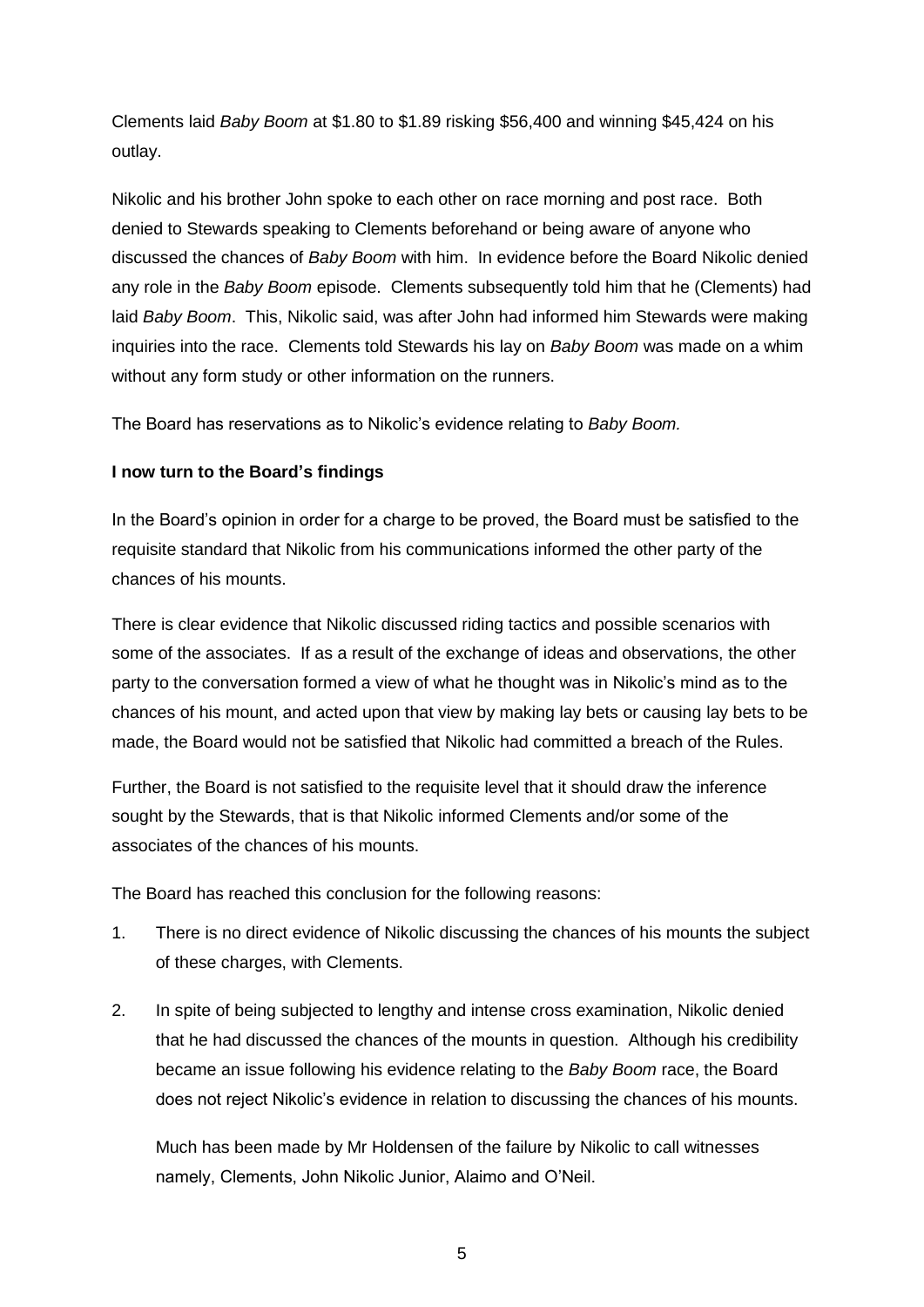The Board is not prepared to draw the inference sought by Mr Holdensen since it is of the view that it would be unrealistic to expect that Clements, John Nikolic Junior and Alaimo would attend this hearing. In relation to Alaimo the Board's view is reinforced by evidence this morning that Alaimo has been charged with failing to attend a Steward's inquiry in relation to these matters. As for O'Neil his statement has been tendered in evidence.

In the case of Clements, his absence from the hearing is understandable given his present challenge as to whether the Rules of Racing apply to him. His statements to Stewards are in evidence. He described the level of his bets on Nikolic's horses as pure coincidence and the Board is entitled to assume that remains his evidence. As for John Nikolic Junior he has handed in his trainer's licence.

- 3. In relation to the horses in question there is an absence of any complaint by trainers or Stewards on the day save for questioning by the Stewards relating to *Finishing Card* which was a \$1.60 favourite, which is not unusual when an odds on favourite is beaten. Later two trainers commented that Nikolic had ridden their horses poorly.
- 4. Four horses laid by Clements and ridden by Nikolic won or placed.
- 5. The Board recognises the reality that jockeys discuss all aspects of a race with form analysts.
- 6. Clements did not lay *Finishing Card* on 8 January 2010.
- 7. Clements' betting activities are not inconsistent with him forming a view as to the chances of a Nikolic mount following a form analysis discussion with Nikolic.
- 8. Clements did not confine his bets to laying horses, often betting to win or place, nor were his lay bets confined to Nikolic; nor was Nikolic his biggest lay. For example (see Book 2, Tab 19) the entries reveal that lay bets in relation to Craig Newitt exceeded those in relation to Nikolic.
- 9. Reliance has been placed by the Stewards on the evidence of 'biased betting' by Mr Clark of Betfair and Tab 19A is offered as support for that proposition. Although Mr Smith did not wrestle with this proposition, the Board has considered it and makes the observation that Nikolic only returned to Melbourne in July 2009, took some time to re-establish himself and only from October 2009 began to ride regularly with Clements and Mark Hunter as his form analysts.